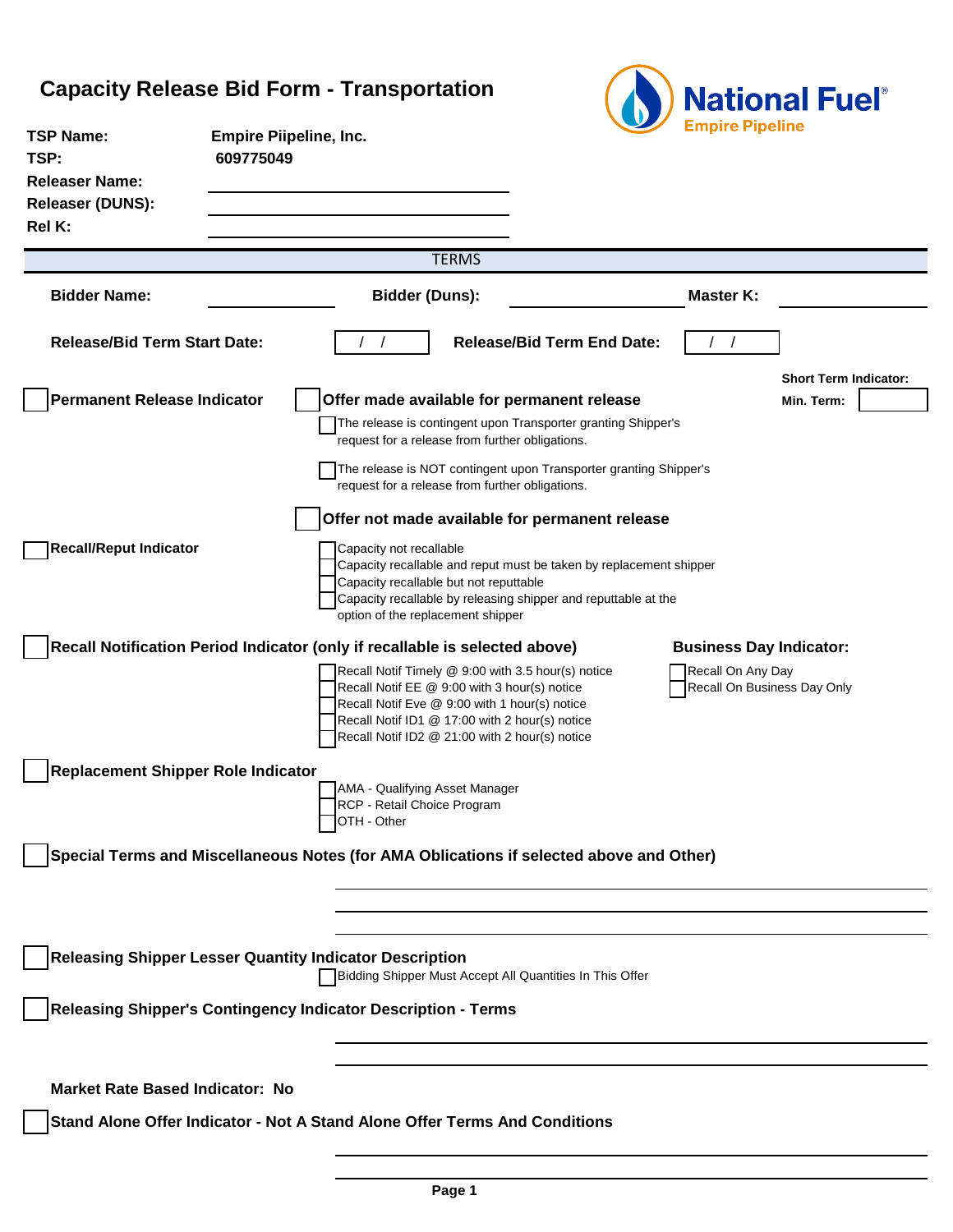## **Capacity Release Bid Form - Transportation** (Continued)



| <b>RATES</b>                        |                                                                                                                                                             |  |  |  |
|-------------------------------------|-------------------------------------------------------------------------------------------------------------------------------------------------------------|--|--|--|
| <b>Release/Bid Term Start Date:</b> | <b>Release/Bid Term End Date:</b>                                                                                                                           |  |  |  |
|                                     | <b>IBR Index-Based Release Indicator</b>                                                                                                                    |  |  |  |
|                                     | The release DOES NOT utilize index-based release pricing (use this page for this rate selection)<br>The release DOES utilize index-based release pricing    |  |  |  |
|                                     | If this DOES utilize index-based release pricing, please identify below:                                                                                    |  |  |  |
|                                     | Basic Formula (use page 3 for this rate selection)<br>Unique Formula (please use page 4 for this rate selection)                                            |  |  |  |
| <b>Rel Acpt Bid Basis Desc:</b>     | Non-IBR Absolute Dollars and Cents Per Unit<br>Minimum Acceptable Rate:<br>$\blacksquare$<br>Non-IBR Percentage of Max Tariff Rate<br>Minimum Acceptable %: |  |  |  |
| Rate Form / Type Desc:              | Reservation<br>Volumetric Commitment (optional):<br>Volumetric                                                                                              |  |  |  |

**Surcharge Indicator Description - Rate(s) stated include all applicable surcharges, no surcharge detail or surcharge total provided**

**Rate Identification Code - Reservation or Volumetric**

**Minimum Rate Disclosure Description - Disclosed**

|              |                                     |                                           |                                       | <b>Quantities</b>                     |                                          |                                            |                                               |                                               |
|--------------|-------------------------------------|-------------------------------------------|---------------------------------------|---------------------------------------|------------------------------------------|--------------------------------------------|-----------------------------------------------|-----------------------------------------------|
|              |                                     |                                           |                                       |                                       |                                          |                                            |                                               |                                               |
|              | Receipt<br>Location<br>(Meter $#$ ) | Receipt<br><b>Location</b><br><b>Name</b> | <b>Minimum</b><br>Receipt<br>Quantity | <b>Maximum</b><br>Receipt<br>Quantity | <b>Delivery</b><br>Location<br>(Meter #) | <b>Delivery</b><br>Location<br><b>Name</b> | <b>Minimum</b><br><b>Delivery</b><br>Quantity | <b>Maximum</b><br><b>Delivery</b><br>Quantity |
|              |                                     |                                           |                                       |                                       |                                          |                                            |                                               |                                               |
|              |                                     |                                           |                                       |                                       |                                          |                                            |                                               |                                               |
|              |                                     |                                           |                                       |                                       |                                          |                                            |                                               |                                               |
|              |                                     |                                           |                                       |                                       |                                          |                                            |                                               |                                               |
| Signature    |                                     |                                           |                                       |                                       |                                          | Date:                                      |                                               |                                               |
| <b>Phone</b> |                                     |                                           |                                       |                                       |                                          | Please e-mail to:                          |                                               |                                               |

Please e-mail to: NFGSCscheduling@natfuel.com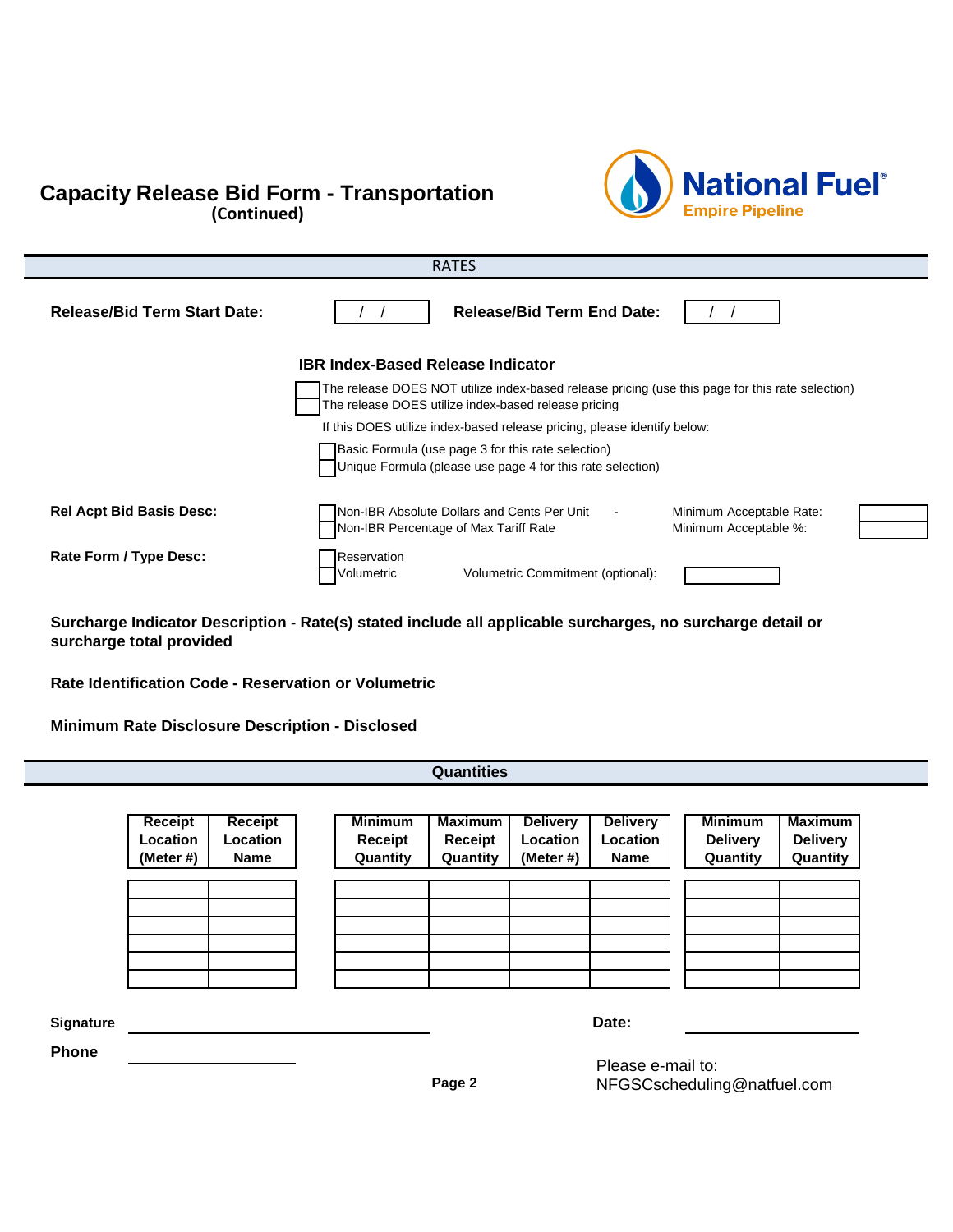## **Capacity Release Bid Form - Transportation**

**(Continued)**



|                                         | <b>RATES - IBR Basic Formula</b>                                                                           |
|-----------------------------------------|------------------------------------------------------------------------------------------------------------|
| <b>Release/Bid Term Start Date:</b>     | <b>Release/Bid Term End Date:</b>                                                                          |
| <b>Index Reference 1 Information:</b>   | Platts - Gas Daily Price Midpoint                                                                          |
|                                         | Sub-Index Choices (choose one):<br>Appalchia - Dominion, North Point<br>Canadian Gas - Niagara             |
| <b>Index Reference 1 Multiplier:</b>    |                                                                                                            |
| <b>Variable Mathematical Indicator:</b> | $(+)$ plus<br>(-) minus                                                                                    |
| <b>Index Reference 2 Information:</b>   | Platts - Gas Daily Price Midpoint                                                                          |
| (optional)                              | Sub-Index Choices (choose one):<br>Appalchia - Dominion, North Point<br>Canadian Gas - Niagara             |
| Index Reference 2 Multiplier:           |                                                                                                            |
| <b>Variable Mathematical Indicator:</b> | $(+)$ plus<br>(-) minus                                                                                    |
| <b>Index Formula Variable:</b>          |                                                                                                            |
| <b>Rel Acpt Bid Basis Desc:</b>         | Non-IBR Absolute Dollars and Cents Per Unit<br>Minimum Acceptable Rate:                                    |
|                                         | Non-IBR Percentage of Max Tariff Rate<br>Minimum Acceptable %:                                             |
| Rate Form / Type Desc:                  | Reservation<br>Volumetric<br>Volumetric Commitment (optional):                                             |
| <b>Index Rate Floor:</b>                |                                                                                                            |
| surcharge total provided                | Surcharge Indicator Description - Rate(s) stated include all applicable surcharges, no surcharge detail or |

**Rate Identification Code - Reservation or Volumetric**

**Minimum Rate Disclosure Description - Disclosed**

| <b>Signature</b> | Date: |
|------------------|-------|
|                  |       |

**Phone Place Fax To: 716-827-2378** 

Please e-mail to: NFGSCscheduling@natfuel.com